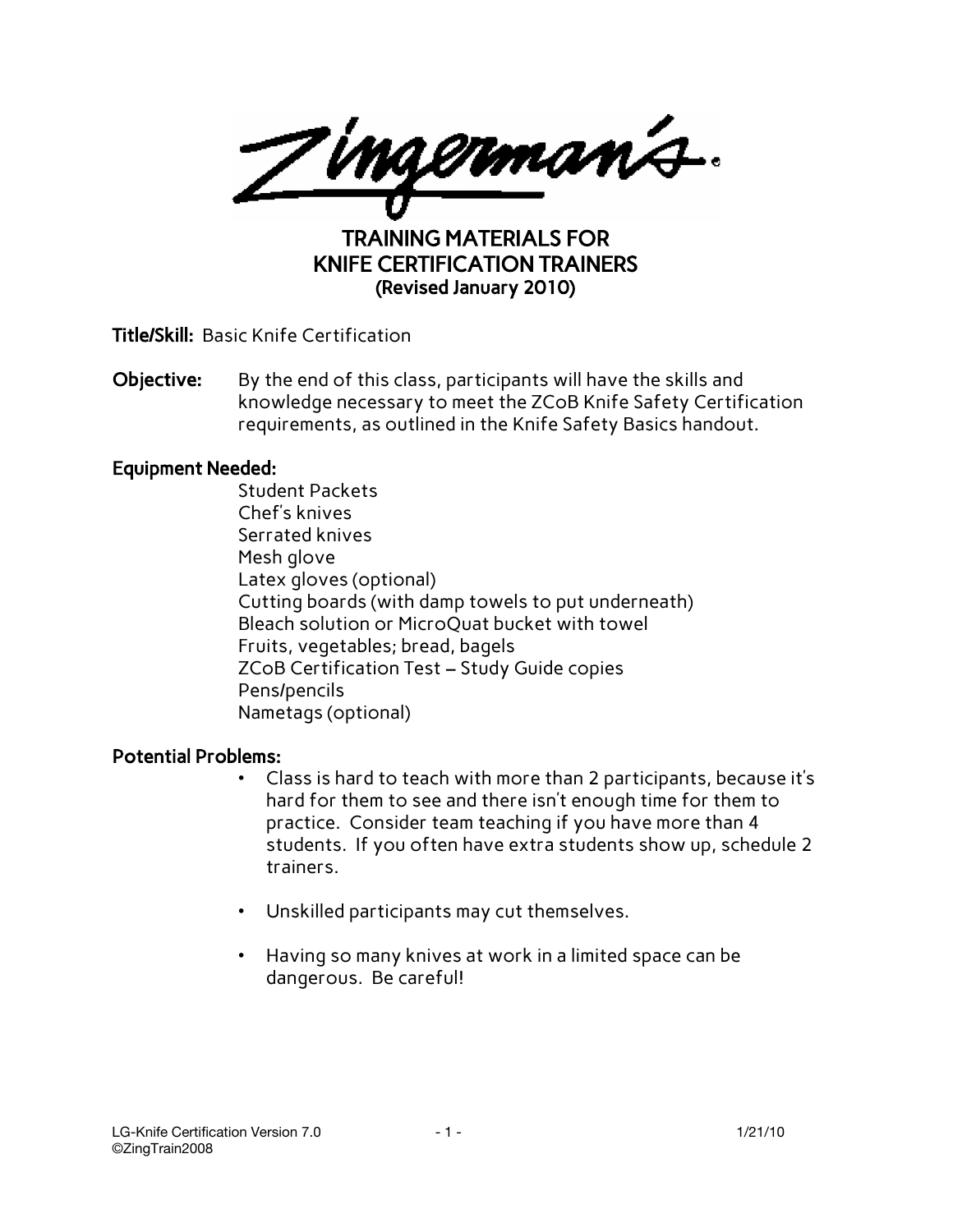## Knife Certification Class Leader's Guide – (Revised January 2010)

- Introduce yourself to the participants and have participants introduce themselves to each other. Ask participants to include: name, business/department, how long in ZCoB, experience using knives (or lack thereof), are they right or left handed?
- Cover the following points before beginning your demonstration:
	- Class Goal: To raise awareness of the importance of knife safety, including basic knife handling skills. This is NOT a knife technique class. Also not a food safety class, so plastic gloves will not be used, although they may be necessary in your department. Students are welcome to use gloves if they prefer.
	- Class Objective: By the end of this class, participants will have the skills and knowledge necessary to meet the ZCoB Knife Safety Certification requirements, as represented by the ZCoB Knife Certification Test.

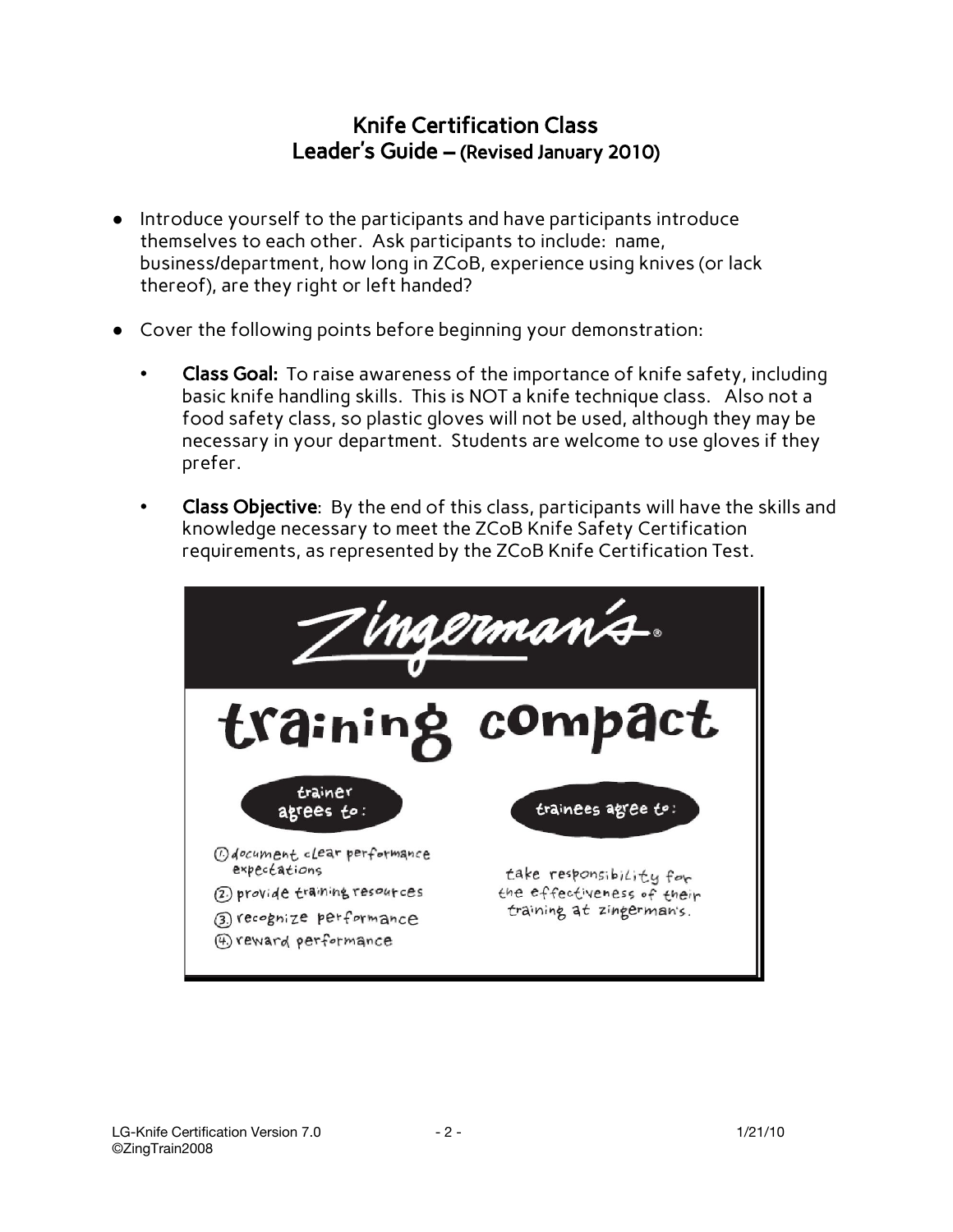- Why getting certified is important: ZCoB-wide requirement for all Zingerman's employees; increase awareness of knife safety issues; decrease the chances that you will injure yourself on a knife (over 25% of work-related injuries at the ZCoB are cuts/lacerations: 80% on knives; 20% on slicers). (FYI-although slicer certification is not currently a ZCoB-wide requirement, there is a slicer safety class that managers can teach. ZingTrain has an outline. Ask who uses slicers and encourage them to get certified.)
- Just completing class does not mean you are certified. To be certified, trainees have to pass the ZCoB Knife Certification Test (given at end of class; can also be taken later).
- Offer students the chance to take the written test orally.
- Explain that class will involve both demonstration and opportunity for practice.

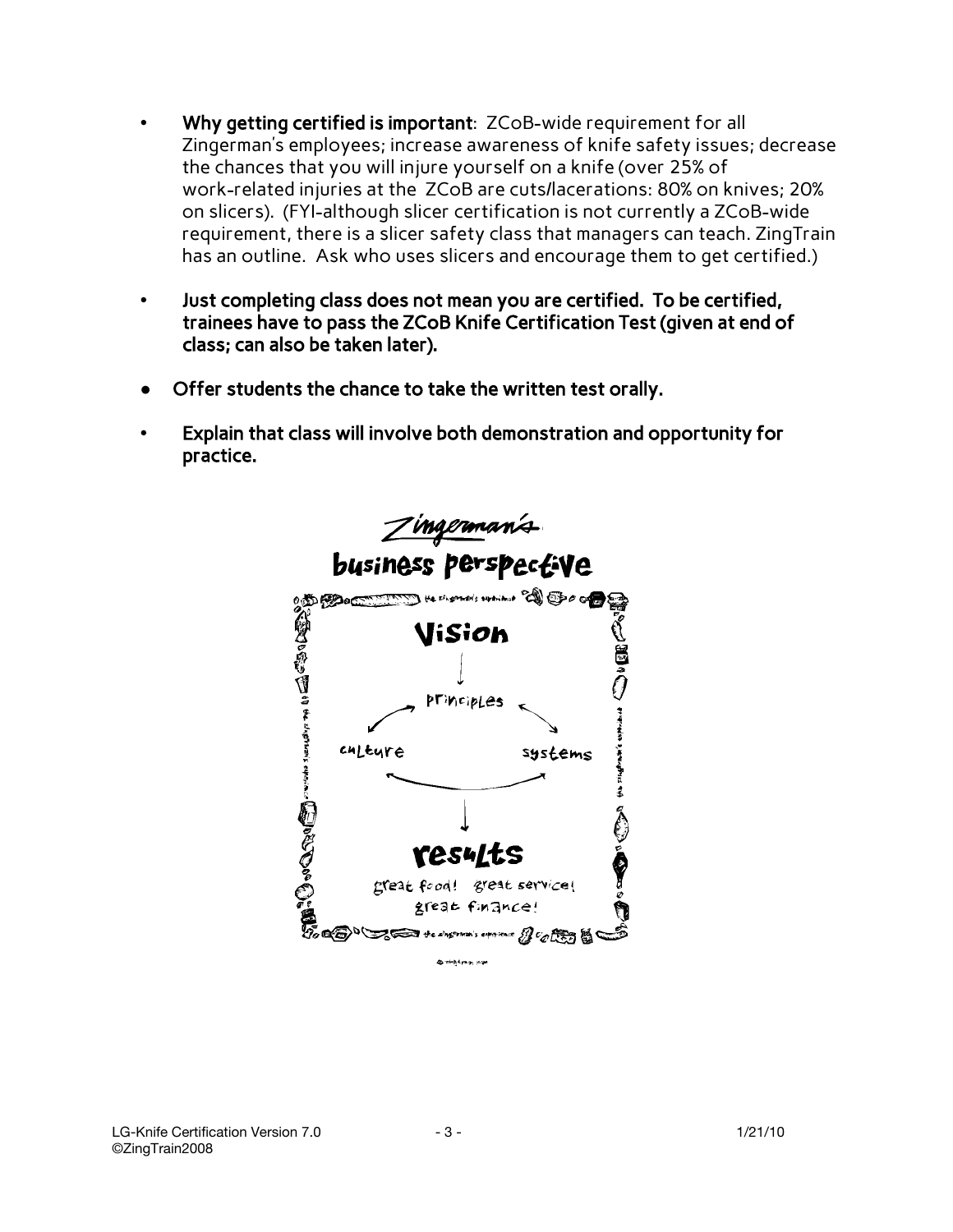# Knife Certification Class Demonstration Outline

| 1. Set up work area.<br>2. Select chef's knife and carry                                             | Cutting board always required (place towel<br>$\bullet$<br>underneath).<br>Never use a knife without a cutting board.<br>$\bullet$<br><u>Mesh Glove is safest way to protect</u><br>non-cutting hand<br>Mesh glove required to use when cutting<br>$\bullet$<br>bread or bagels<br>You are welcome to use mesh glove while<br>cutting veggies<br>"Knife!" "I have a knife."<br>$\bullet$                                                                                                                              |
|------------------------------------------------------------------------------------------------------|-----------------------------------------------------------------------------------------------------------------------------------------------------------------------------------------------------------------------------------------------------------------------------------------------------------------------------------------------------------------------------------------------------------------------------------------------------------------------------------------------------------------------|
| it to work area.                                                                                     | Point down, blade towards back and at side<br>$\bullet$<br>of body<br>Note importance of watching for obstacles<br>and/or slippery spots on the floor                                                                                                                                                                                                                                                                                                                                                                 |
| 3. Lay knife on cutting board.                                                                       | Point and sharp edge away from edge.<br>$\bullet$<br>Handle at least 2 inches from edge.<br>$\bullet$                                                                                                                                                                                                                                                                                                                                                                                                                 |
| 4. Explain importance of<br>staying focused.                                                         | Carelessness or lack of attention cause<br>$\bullet$<br>most accidents.<br>Knives are useful but potentially dangerous<br>$\bullet$<br>tools.                                                                                                                                                                                                                                                                                                                                                                         |
| 5. Identify knife as chef's knife<br>and review uses of chef's<br>knife.                             | Also called French knife.<br>$\bullet$<br>Most versatile knife for kitchen tasks.<br>$\bullet$<br>Acceptable for most slicing and chopping<br>$\bullet$<br>tasks.                                                                                                                                                                                                                                                                                                                                                     |
| Never use a knife for an<br>inappropriate task (e.g.,<br>opening a can, tightening a<br>screw, etc.) |                                                                                                                                                                                                                                                                                                                                                                                                                                                                                                                       |
| 6. Ask if anyone uses steel.<br>Demonstrate acceptable<br>method for using steel in<br>the ZCoB.     | Most people don't use steel, so it is no<br>$\bullet$<br>longer included on the test.<br>However, if you use a steel, this method is<br>required:<br>Steel perpendicular to cutting board<br>with end resting on the board.<br>Place heel of knife blade against the top<br>of the steel and point the tip slightly<br>upward. Hold the blade at 20° angle.<br>Slide blade toward the cutting board.<br>Repeat on other side of steel with other<br>side of blade<br>(SEE KNIFE SAFETY BASICS HANDOUT FOR<br>DETAILS) |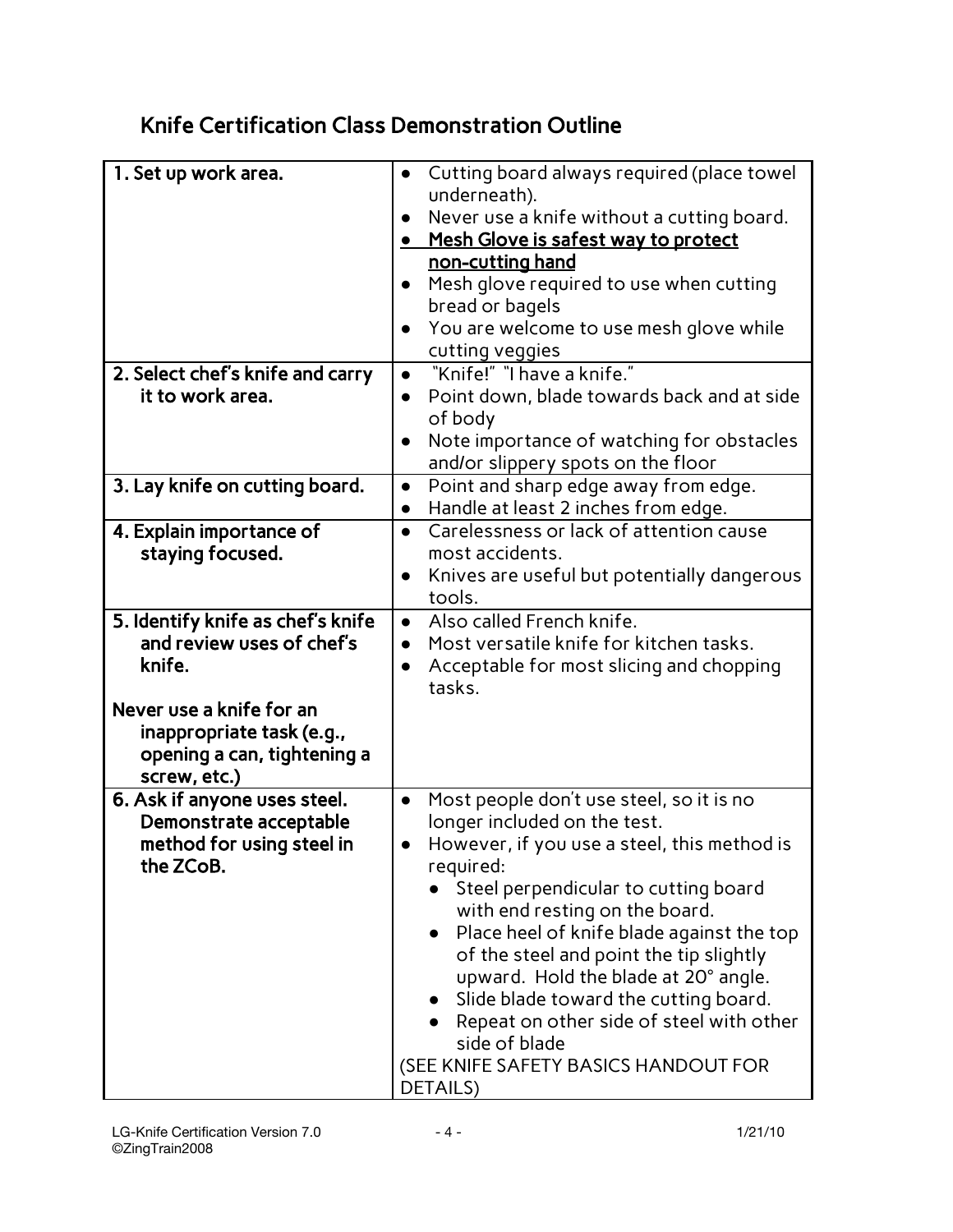| 7. Review parts of knife.         | Handle<br>$\bullet$                                                                                          |
|-----------------------------------|--------------------------------------------------------------------------------------------------------------|
| 8. Demonstrate how to             | Blade (tip, heel, spine, cutting edge)<br>$\bullet$<br>Knife flat on board with tip and cutting<br>$\bullet$ |
| wash/sanitize knife.              | edge pointing away.                                                                                          |
| (same technique can be used       | Wipe from spine towards cutting edge with<br>$\bullet$                                                       |
| with a scrubby and soapy          | short strokes, NOT ALONG LENGTH OF                                                                           |
| water if knife needs to be        | BLADE.                                                                                                       |
| cleaned, not just sanitized)      | Always wash your own knife and return it<br>$\bullet$                                                        |
|                                   | to the rack.                                                                                                 |
| Emphasize that knife must be      | Never leave a knife in a sink.<br>$\bullet$                                                                  |
| clean before it can be sanitized. | When sanitizing a knife on the production<br>$\bullet$                                                       |
|                                   | line, take sanitizing cloth to knife, not visa                                                               |
|                                   | versa.                                                                                                       |
| 9. Demonstrate two acceptable     | Blade grip.<br>$\bullet$                                                                                     |
| knife grips.                      | Handle grip.                                                                                                 |
|                                   | UNACCEPTABLE: index finger along top of                                                                      |
| 10. Explain role of non-cutting   | blade (Do not demonstrate unacceptable grips)<br>To hold food securely without getting cut.                  |
| hand.                             |                                                                                                              |
|                                   |                                                                                                              |
| 11. Demonstrate "claw grip."      | Tips of fingers pulled back and knuckles<br>$\bullet$                                                        |
|                                   | leaning toward the knife.                                                                                    |
|                                   | Tuck thumb out of the way (often missed).<br>$\bullet$                                                       |
| 12. Demonstrate slicing stroke.   | Explain the stroke by using parts of the<br>$\bullet$                                                        |
| • with knife only                 | knife you went over above: start with tip                                                                    |
| • with vegetable                  | of cutting edge on the cutting board; slice                                                                  |
|                                   | down so that heel of cutting edge makes                                                                      |
|                                   | contact with the board.                                                                                      |
|                                   | Basics of stroke can be used for any slicing                                                                 |
|                                   | task.                                                                                                        |
|                                   | Give examples that are relevant for<br>trainees' departments (pastries, fruit, etc.)                         |
|                                   | Show how to use large piece of vegetable                                                                     |
|                                   | to wipe off knife blade. DON'T USE FINGER                                                                    |
|                                   | TO WIPE BLADE.                                                                                               |
| 13. Demonstrate chopping          | Emphasize importance of staying focused!<br>$\bullet$                                                        |
| stroke.                           | NEVER LOOK AWAY FROM THE KNIFF!<br>$\bullet$                                                                 |
| • with knife only                 | (repeat this several times throughout                                                                        |
| • with vegetable                  | demo)                                                                                                        |
| Two acceptable methods:           |                                                                                                              |
| one-handed, with                  | DON'T FORGET TO DEMONSTRATE CHOPPING                                                                         |
| non-cutting hand behind           | <b>STROKE</b>                                                                                                |
| back/at side                      |                                                                                                              |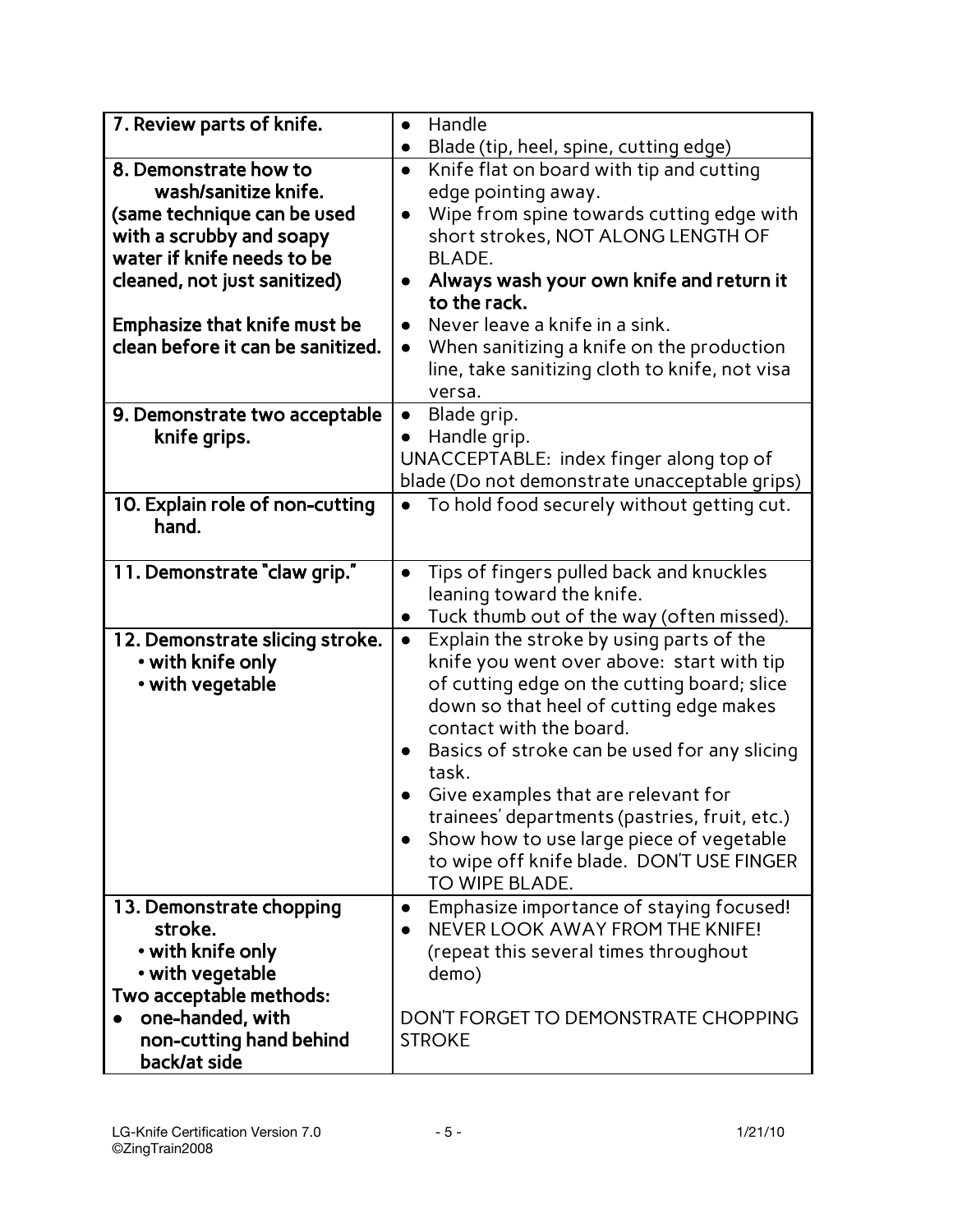| non-cutting hand lightly<br>pressing on spine of knife   |                                                                                                        |
|----------------------------------------------------------|--------------------------------------------------------------------------------------------------------|
| 14. Wash/sanitize and put knife                          | Cross contamination if unclean knife is put<br>$\bullet$                                               |
| in rack.                                                 | away in rack.                                                                                          |
|                                                          | Example: cut raw chix, put unwashed knife                                                              |
|                                                          | in rack, then used for salad vegetables                                                                |
| <b>PRACTICE OPPORTUNITY</b><br>Give trainees a chance to | Watch each trainee carefully. Give positive<br>$\bullet$<br>feedback on what they are doing well. Also |
| practice carrying, cleaning,                             | point out any mistakes they are making                                                                 |
| slicing and chopping with                                | and/or unsafe habits they need to be                                                                   |
| chef's knife                                             | mindful of.                                                                                            |
|                                                          | Common bad habits: leaving knife close or<br>$\bullet$                                                 |
|                                                          | over edge of cutting board; using finger to                                                            |
|                                                          | wipe off knife blade; taking eyes off of                                                               |
| 15. Select serrated knife and                            | knife when cutting<br>Again, demonstrate safe carrying practice.<br>$\bullet$                          |
| carry to work area.                                      | "Knife!"<br>$\bullet$                                                                                  |
| 16. Demonstrate grip and                                 | Serrated knife most appropriate for slicing<br>$\bullet$                                               |
| slicing stroke.                                          | bread, bagels.                                                                                         |
| • with knife only                                        | MESH GLOVE is recommended when slicing                                                                 |
| • with bread (using mesh                                 | bread by hand. Using mesh glove is                                                                     |
| glove)                                                   | required when taking Knife Certification<br>Test.                                                      |
| Demonstrate "modified claw                               | Mesh glove is best way to protect<br>$\bullet$                                                         |
| grip" with all fingers pointing                          | non-cutting hand. THIS IS A TEST                                                                       |
| towards back of loaf (better                             | <b>QUESTION!</b>                                                                                       |
| for smaller hands)                                       | NOTE: Mesh gloves can be cleaned<br>$\bullet$                                                          |
|                                                          | by running them through the dishwasher                                                                 |
|                                                          | Sandwich Line Workers: Option for slicing                                                              |
|                                                          | bread on its side-it may avoid crushing loaf                                                           |
|                                                          | Proper way to cut a sandwich-Use serrated                                                              |
|                                                          | knife. The cutter places the knife on a 45%<br>angle over the sandwich. Then the cutter                |
|                                                          | places his or her non-cutting hand over                                                                |
|                                                          | sandwich with the thumb at one side and                                                                |
|                                                          | the rest of hand bridging over to the                                                                  |
|                                                          | opposite side. Then proceed with a sawing                                                              |
|                                                          | motion using gentle pressure.                                                                          |
| 17. Demonstrate how to cut a                             | Wear mesh glove on non-cutting hand.                                                                   |
| bagel                                                    | Lay bagel flat on its side on the cutting                                                              |
|                                                          | board (on edge of board near you).                                                                     |
|                                                          |                                                                                                        |
|                                                          |                                                                                                        |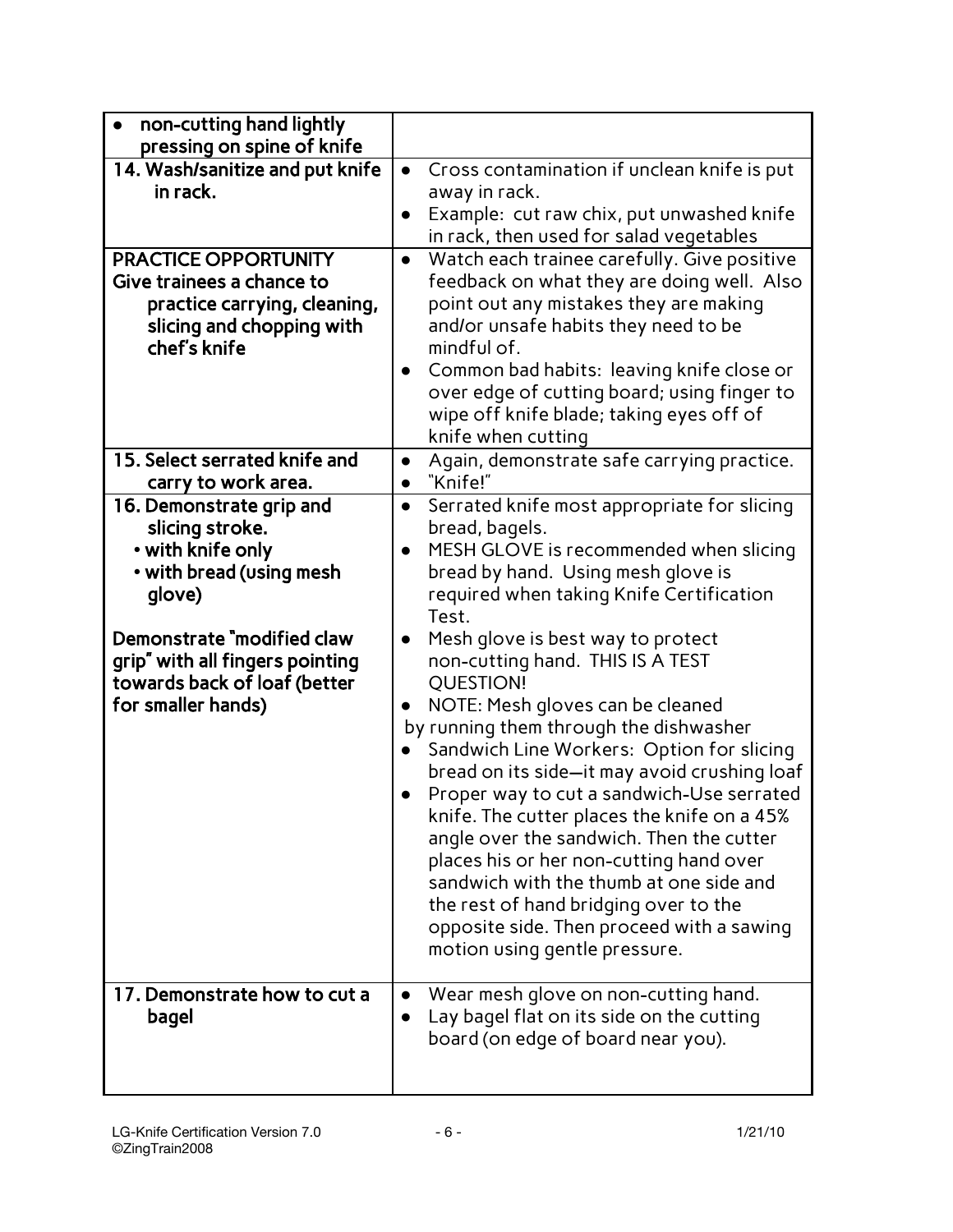| <b>PRACTICE OPPORTUNITY</b><br>Give trainees a chance to<br>practice carrying, cleaning, and<br>slicing with serrated knife | Press heel of non-cutting hand into bagel,<br>$\bullet$<br>keeping fingers up and out of the way, so<br>that bagel does not slide.<br>Start cutting on the fattest side of the<br>bagel.<br>Using a sawing motion, keep knife blade<br>$\bullet$<br>parallel to the cutting board and maintain<br>momentum as you slice all the way through<br>the bagel hole.<br>Once the blade has passed completely<br>$\bullet$<br>through the hole, flip the bagel on end<br>(keeping knife in the bagel with cutting<br>edge down) and finish slicing through to<br>the cutting board. All fingers of<br>non-cutting hand should ALWAYS be above<br>the knife.<br>NOTE: Any department that cuts bagels<br>frequently should have a bagel slicer!! Also,<br>we're focused on safety not style here.<br>Watch each trainee carefully. Give positive<br>feedback on what they are doing well. Also<br>point out any mistakes they are making<br>and/or unsafe habits they need to be |
|-----------------------------------------------------------------------------------------------------------------------------|--------------------------------------------------------------------------------------------------------------------------------------------------------------------------------------------------------------------------------------------------------------------------------------------------------------------------------------------------------------------------------------------------------------------------------------------------------------------------------------------------------------------------------------------------------------------------------------------------------------------------------------------------------------------------------------------------------------------------------------------------------------------------------------------------------------------------------------------------------------------------------------------------------------------------------------------------------------------------|
|                                                                                                                             | mindful of.<br>Common bad habits to watch for: putting<br>pointer finger out over blade (especially when<br>cutting bagels); turning bagel on end before<br>cutting all the way through the hole; pushing<br>down too hard on the knife instead of letting<br>sawing motion of the blade do the work (this<br>results in flat bread and increased chance of<br><i>injury</i> )                                                                                                                                                                                                                                                                                                                                                                                                                                                                                                                                                                                           |
| 18. Demonstrate how to pass<br>knife to someone else.                                                                       | Place on counter, with handle towards<br>other person.<br>Do not pass knives hand-to-hand in midair.<br>$\bullet$                                                                                                                                                                                                                                                                                                                                                                                                                                                                                                                                                                                                                                                                                                                                                                                                                                                        |
| 19. Explain what to do if knife<br>falls or is knocked off<br>counter.                                                      | Step back.<br>$\bullet$<br>Let it fall!<br>Call out "KNIFE!"<br>Remember to clean knife after it drops to the<br>floor.                                                                                                                                                                                                                                                                                                                                                                                                                                                                                                                                                                                                                                                                                                                                                                                                                                                  |
| 20. Explain that latex gloves<br>should always be worn<br>when helping someone                                              | Gloves are available in first aid cabinets.                                                                                                                                                                                                                                                                                                                                                                                                                                                                                                                                                                                                                                                                                                                                                                                                                                                                                                                              |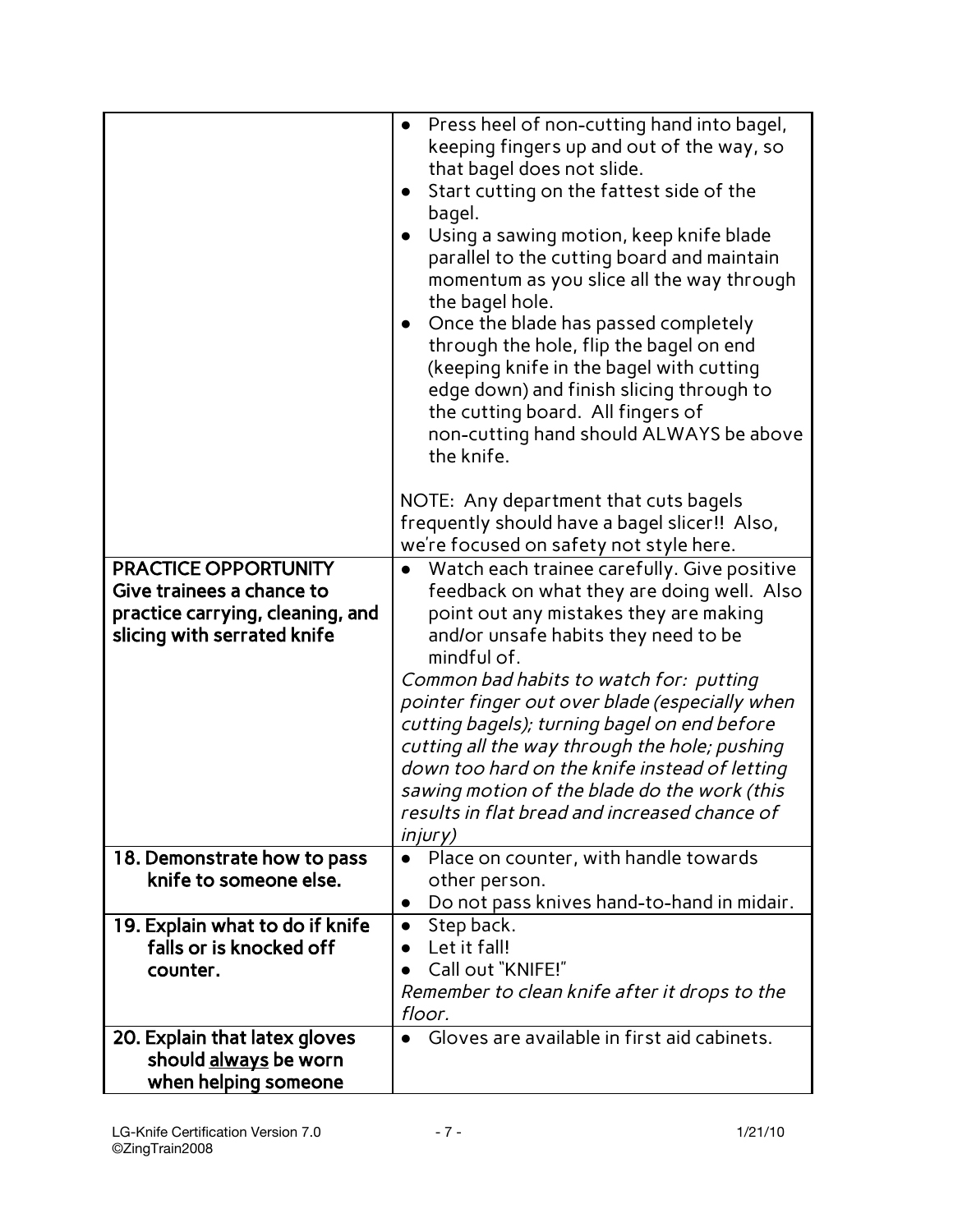| who is bleeding or when<br>you're cleaning up blood. | Ask: do you know where the first aid<br>cabinets are in your dept? Are there gloves<br>in them?<br>If participant has an allergy to latex, they<br>should ask supervisor about availability of<br>non-latex gloves in their department. |
|------------------------------------------------------|-----------------------------------------------------------------------------------------------------------------------------------------------------------------------------------------------------------------------------------------|
| 21. Explain procedure to follow                      | 1. Put on latex gloves if assisting someone                                                                                                                                                                                             |
| in case of injury (cut).                             | else<br>2. Apply pressure to stop bleeding                                                                                                                                                                                              |
| These 4 steps need to be                             | 3. Ask supervisor for first aid help.                                                                                                                                                                                                   |
| completed; not necessarily                           | 4. Discard all contaminated food and sanitize                                                                                                                                                                                           |
| all by one person.                                   | work area.                                                                                                                                                                                                                              |
|                                                      | 5. Complete Accident Report Form.                                                                                                                                                                                                       |
| 22. ASK: What questions do                           | After answering any last questions, ask                                                                                                                                                                                                 |
| you have?                                            | trainees if they wish to take the certification<br>test now or schedule time for additional                                                                                                                                             |
| <b>PRACTICE OPPORTUNITY - If</b>                     | practice. IF YOU FEEL THAT THE TRAINEE IS                                                                                                                                                                                               |
| any trainee would like                               | NOT LIKELY TO PASS THE TEST, TELL THEM SO                                                                                                                                                                                               |
| additional time to practice                          | AND SET UP A TIME FOR ADDITIONAL                                                                                                                                                                                                        |
| before taking the test, you                          | PRACTICE. If you                                                                                                                                                                                                                        |
| can offer it now.                                    | don't feel confident that they can use a knife                                                                                                                                                                                          |
|                                                      | without injuring themselves or others, you do                                                                                                                                                                                           |
|                                                      | the trainee-and the whole organization-a                                                                                                                                                                                                |
|                                                      | disservice by "certifying" them.                                                                                                                                                                                                        |

| 23. Distribute class evaluation.                                                                      | • Have trainees complete the Class<br>Evaluation Form while you set up for the<br>certification test. |
|-------------------------------------------------------------------------------------------------------|-------------------------------------------------------------------------------------------------------|
| 24. Pass out Knife Safety<br><b>Basics and Study Guide for</b><br>test to those who<br>want/need them |                                                                                                       |
| 25. Give Certification Test.                                                                          | <b>FOLLOW CERTIFICATION PROTOCOL ON</b><br><b>FOLLOWING PAGE</b>                                      |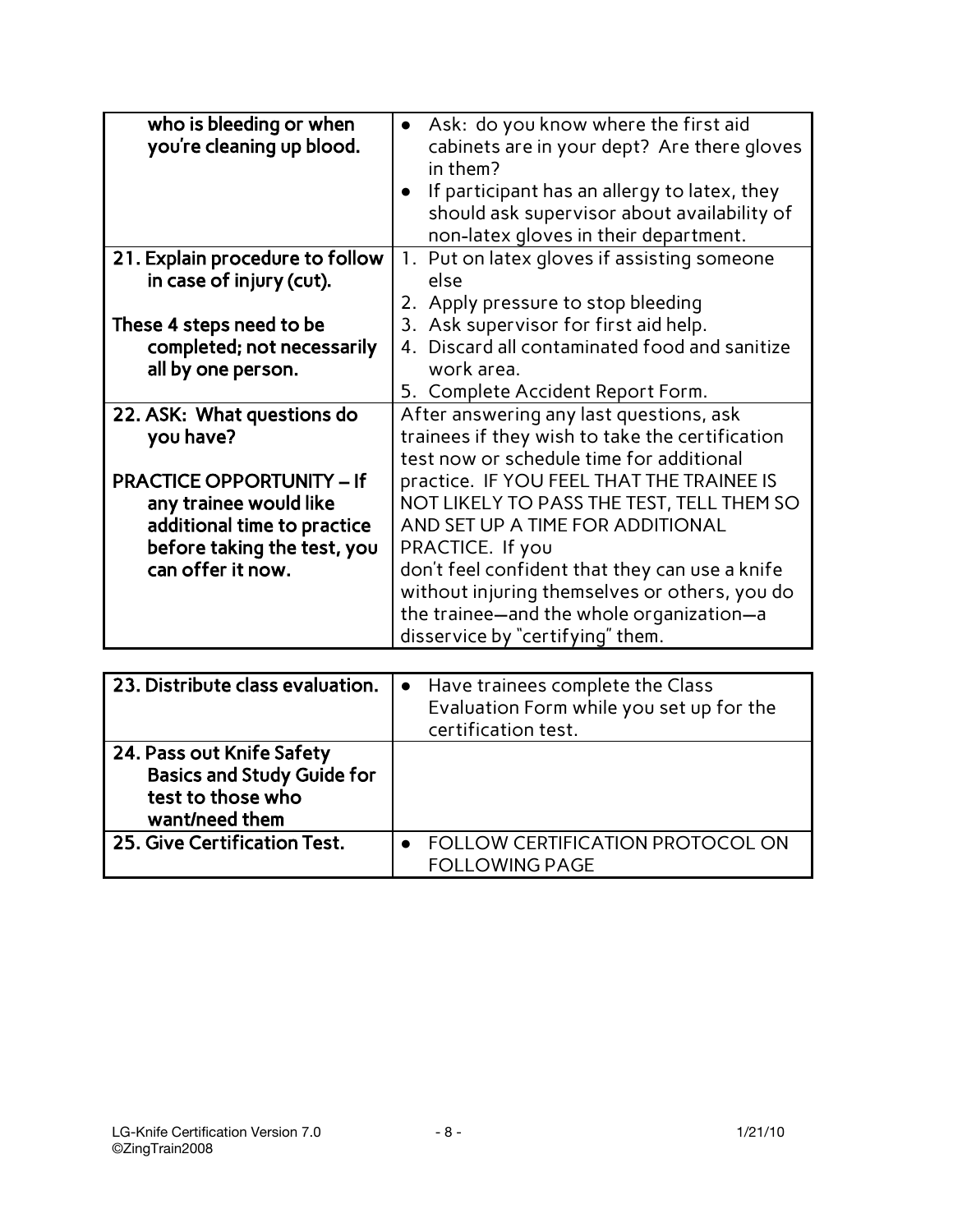## CERTIFICATION TEST PROTOCOL

#### SET UP

- Sanitize knives and cutting boards and place product to be sliced near cutting board. Knives should be placed in racks or on a table across the room from the cutting boards.
- If you have more than one trainee, ask who will take performance test first. Give Knife Certification Test form to other trainees, who should leave the room and work on the written part of the test until it's their turn for the performance test.
- Complete the name, department and date section of a Knife Certification Test form for the trainee who will be doing the performance test first. As the trainee completes each task, note whether it was completed satisfactorily (check-mark) or unsatisfactorily (x).

## PERFORMANCE TEST

## Note: Do not prompt trainee during test (e.g., "aren't you forgetting something?")

- Ask trainee to choose a knife for slicing the vegetable.
- Observe closely as the trainee selects the knife (should be chef's knife) and walks across the room. In particular watch to see that knife is held point down and back and that trainee announces "knife, I have a knife!"
- Ask the trainee to first slice and then chop the vegetable. Observe the position of both the cutting and non-cutting hands. Is knife grip correct? Is non-cutting hand in claw grip? Is thumb tucked out of the way? Does trainee keep eyes on the knife at all times?
- Ask trainee to sanitize and put away the chef's knife and bring a knife to slice bread (should be serrated knife).
- Observe trainee slicing bread. Remind trainee to use glove. Observe the position of both the cutting and non-cutting hands. Is knife grip correct? Is non-cutting hand in claw grip? Is thumb tucked out of the way? Does trainee keep eyes on the knife at all times?
- Observe trainee slicing bagel. Remind trainee to use glove. Observe the position of both the cutting and non-cutting hands. Is knife grip correct? Are fingers of non-cutting hand held up and out of the way? Does cut start on fattest side of bagel? Is bagel sliced all the way through the hole with knife blade parallel to the cutting board? Are fingers of the non-cutting hand above the knife at all times?
- Ask trainee to sanitize and put away the serrated knife.
- TRAINEE MUST PERFORM 100% OF TASKS ON PERFORMANCE TEST CORRECTLY TO PASS.
- Once trainee has completed the written part of the test, grade it. TRAINEE MUST GET 80% (no more than 2 questions wrong) ON WRITTEN TEST TO PASS.